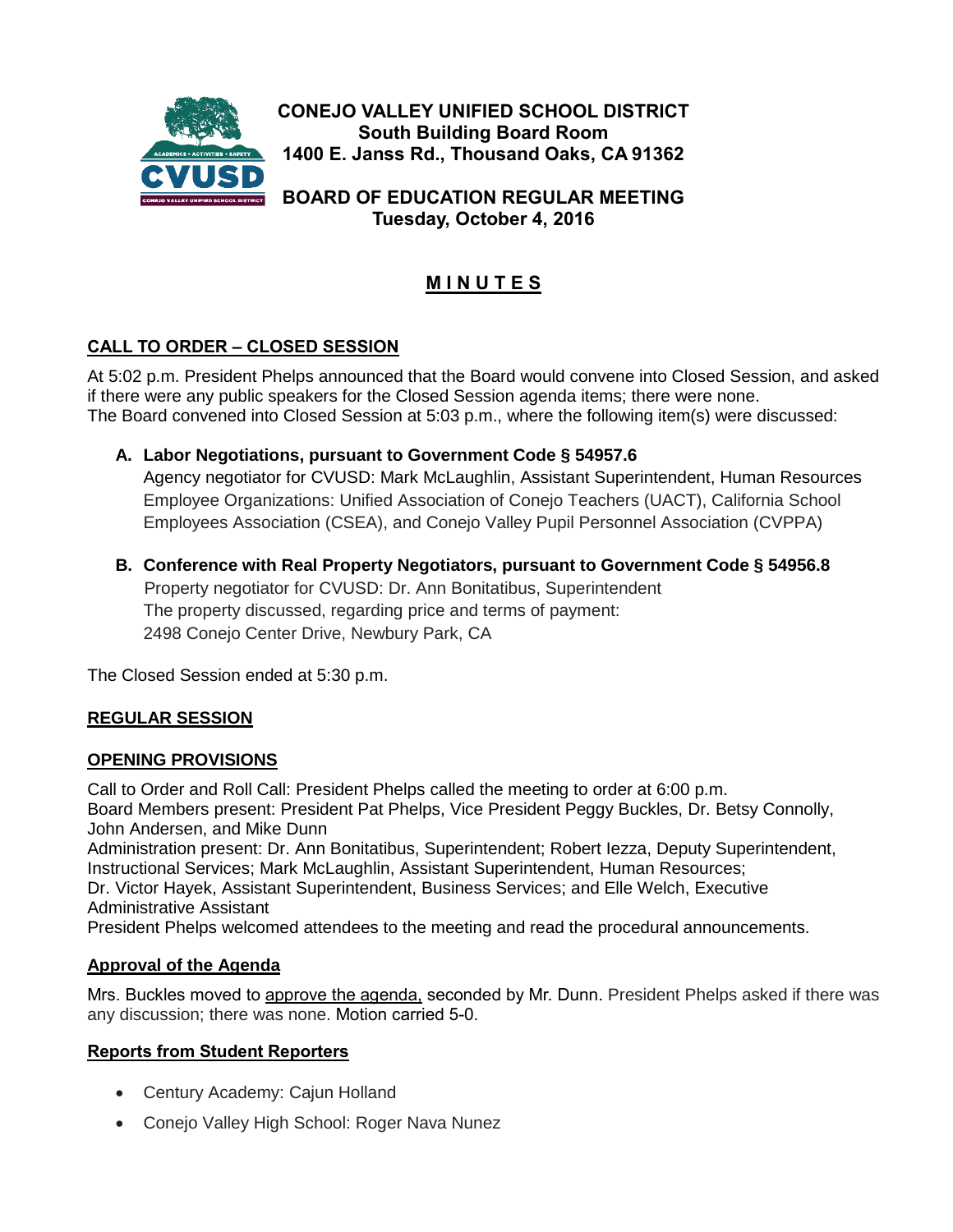- Newbury Park High School: Sam Klein
- Thousand Oaks High School: Emma Faciane
- Westlake High School: Hannah Dye

The student reporters spoke about activities on their campuses, new classes options, Homecoming games and dances, Honor Roll barbeques, clubs, workshops, sports teams, music, and upcoming events. Mr. Andersen addressed the student reporters, stating he really enjoys their presentations throughout the year. President Phelps welcomed the students back and thanked each of them for being there.

#### **Reports from Parent Support Organizations**

- Paula Nathan, President, Conejo Council PTA, reported about an upcoming forum and a teen cardiac screening, both to be held on separate dates at Thousand Oaks High School. She also mentioned PTA memberships are off to a strong start and growing daily.
- Susan Hanscom, Chair, District Advisory Council (DAC), reported about the first DAC meeting, community feedback received, and Dr. Bonitatibus having attended their meeting and speaking about her Back to School Book Club. She thanked Mr. McLaughlin for providing information about the ad hoc committee and Kimberly Gold for her presentation on the new CVUSD website and app.
- Cindy Goldberg, Executive Director, Conejo Schools Foundation (CSF), reported about the upcoming first State of the Schools event held at Cal Lutheran University (CLU). She also mentioned Cash for Conejo Classrooms will be accepting grant applications.

#### **Comments from the Public**

President Phelps asked if there were any public speakers. There were eleven speaker cards submitted.

- $\bullet$  The 1<sup>st</sup> speaker, Lisa Capobianco, yielded time to the next speaker.
- The 2<sup>nd</sup> speaker, Rocky Capobianco, commented on previous Board meetings.
- The 3<sup>rd</sup> speaker, Dan Kinney, Instrumental Music Booster President at WHS, invited the Board and public to attend the Food Truck Festival.
- The 4<sup>th</sup> speaker, Cathy Carlson, commented on the Brown Act and *The Acorn* newspaper.
- The 5<sup>th</sup> speaker, Bill Gorback, commented on the CVHS relocation.
- $\bullet$  The 6<sup>th</sup> speaker, Kathleen Canfield, commented on the adult school and the CVHS relocation.
- $\bullet$  The  $7<sup>th</sup>$  speaker, Tom Goins, commented on the CVHS relocation.
- $\bullet$  The 8<sup>th</sup> speaker, Debi Perez, commented on CVHS students and staff.
- $\bullet$  The 9<sup>th</sup> speaker, Mimi Herrera, yielded time to the next speaker.
- The 10<sup>th</sup> speaker, Zusset Herrera, commented on the adult school.
- The 11<sup>th</sup> speaker, Sylvia Navarro, commented on the CVHS relocation and the adult school.

#### **Comments from the Superintendent**

Dr. Bonitatibus announced that Westlake High School and EARThs were two of the 329 schools across the nation to receive the National Blue Ribbon award for having exemplary high performance. She will join them in Washington, D.C. in November to attend award ceremonies. She thanked PTA President Justine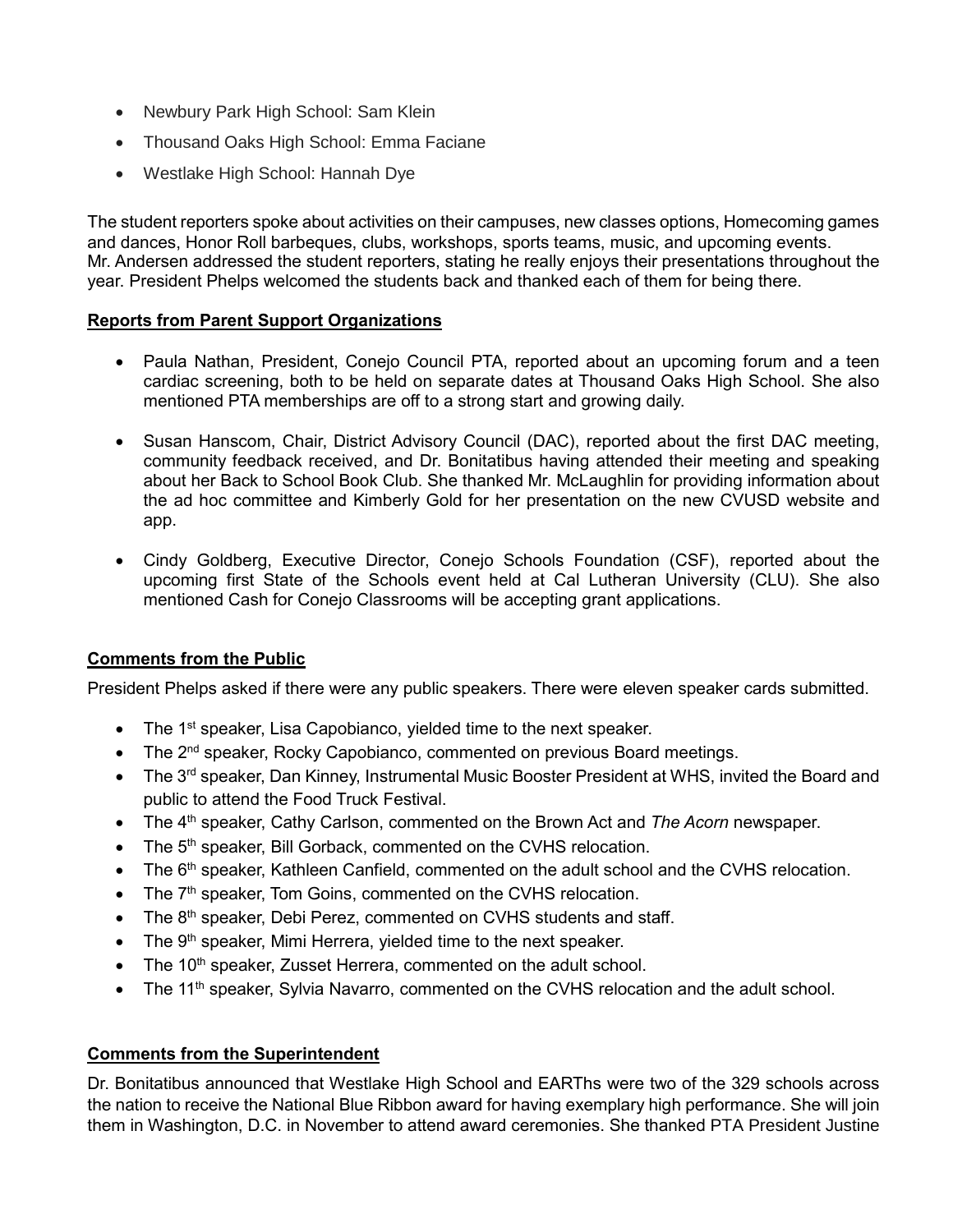Fischer for inviting Thousand Oaks High School Principal, Lou Lichtl, and her to a regional panel training for PTA leaders. The topic focused on how PTA leaders and administrators can maximize their working relationships and benefit the needs of all students. Westlake Hills Elementary teacher Krista Gonzales was named Teacher of the Month for September for all of the innovative things she does for her school and students. CVUSD will hold two community forums for the CVLC project on Monday, October 10<sup>th</sup> at 10:30 a.m. until 12 noon, and again at 6:00 p.m. until 7:30 p.m. Dr. Bonitatibus invited the public to attend to hear details about this project and give feedback or share their concerns. Her favorite learner moment was when participants at the most recent Back to School Book Club chat were asked to leave advice for parents and CVUSD. The public is invited to join her for the fourth and final chat on Monday, October 10<sup>th</sup>, which will feature a community panelist forum.

#### . **Comments from Individual Board Members**

Mr. Andersen commented that he really enjoyed attending the Teacher of the Month award presentation, visiting various campuses, and visiting the Waverly campus where students had set up booths selling food and jewelry. He thanked Waverly residents for their emails and phone calls, as he appreciates their feedback; and thanked CVUSD administrative staff for answering his questions and providing a tour of the Waverly campus. Mr. Dunn commented on *The Acorn* and the CVHS relocation. Mrs. Buckles commented that she met with Principal Manzer for a tour of the CVHS campus, attended College Night at Westlake High School, and attended Board candidate forums and trainings. Dr. Connolly commented that the CVLC has always been a part of a longstanding plan of Board goals and a priority for the Board and Superintendent.

Mrs. Buckles stated she received a written request to put Proposition 56 on the next Board meeting's agenda. Dr. Connolly replied that there are four propositions that have a significant impact on education, and suggested the Board look at all four of them. Mr. Andersen said he is in support of bringing these propositions to the next agenda.

#### **ACTION ITEMS – GENERAL**

#### **Human Resources**

#### **A. Amendment of Board Bylaw 9270 - Conflict of Interest**

Mr. Andersen made the motion to approve; seconded by Dr. Connolly. President Phelps asked if there was any discussion; there was none. Motion carried 5-0.

#### **Instructional Services**

#### **A. Resolution 16/17-06 - Red Ribbon Week Proclamation**

Mr. Dunn made the motion to approve; seconded by Mrs. Buckles. President Phelps asked if there was any discussion; there was none. Motion carried 5-0.

#### **B. PUBLIC HEARING: Waiver Request for State Testing Apportionment Report**

President Phelps called the public hearing to order at 7:20 p.m. and asked if there were any public speakers; there were none. President Phelps closed the public hearing at 7:21 p.m.

#### **C. Waiver Request for State Testing Apportionment Report**

Mrs. Buckles made the motion to approve; seconded by Dr. Connolly. President Phelps asked if there was any discussion; there was none. Motion carried 5-0.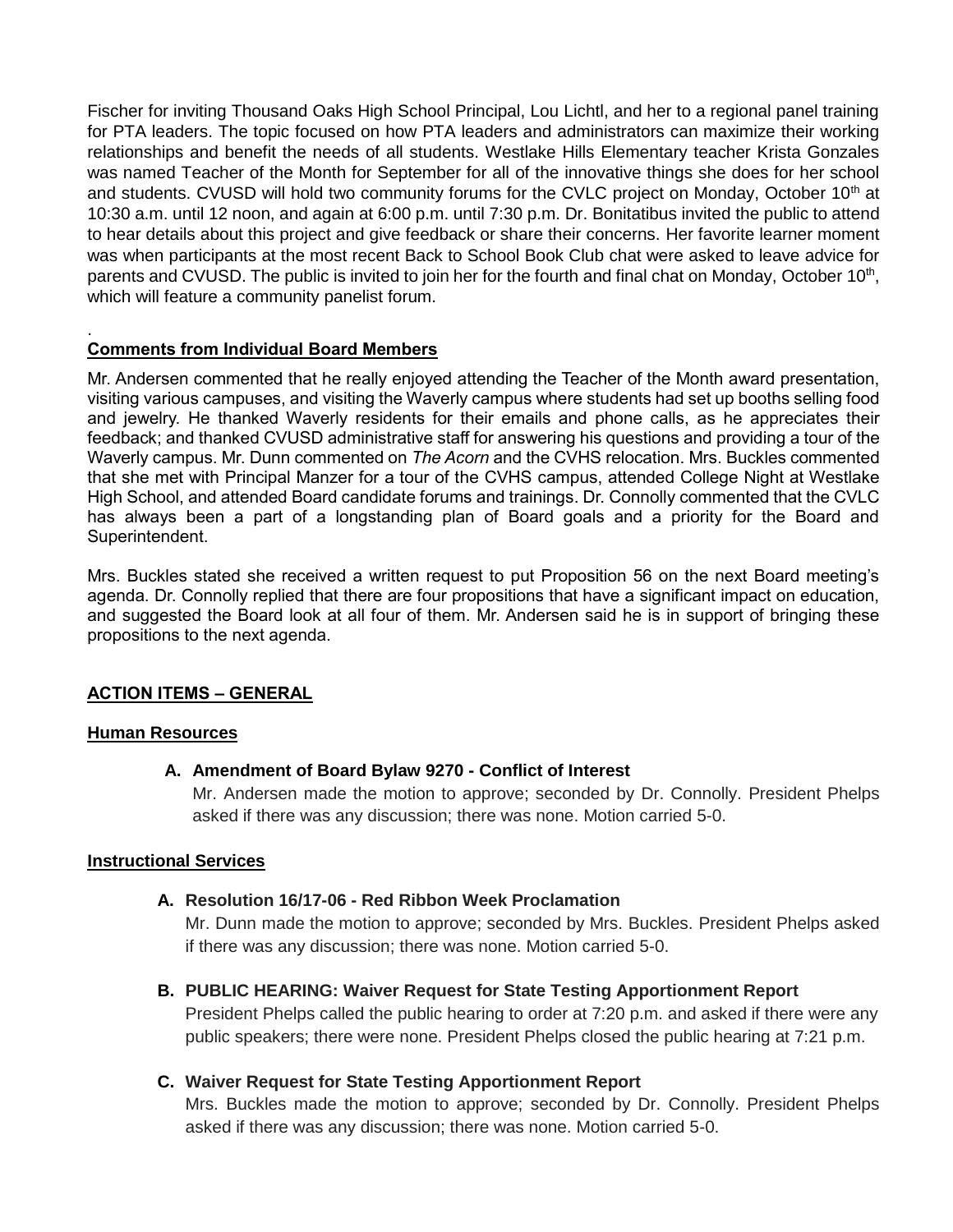### **D. Approval of Inclusion of Stunt Cheer at the High School Level**

Mrs. Buckles made the motion to approve; seconded by Dr. Connolly and Mr. Dunn. President Phelps asked if there was any discussion. Mrs. Buckles asked how many of the schools are offering this sport. Mr. Iezza replied that all three CVUSD high schools will be participating, and it puts CVUSD in good standing with Title IX provisions. Dr. Connolly asked if it is a spring sport; Mr. Iezza replied yes. Motion carried 5-0.

### **E. Approval of Inclusion of Sand Volleyball at the High School Level**

Mr. Dunn made the motion to approve; seconded by Mr. Andersen and Mrs. Buckles. President Phelps asked if Mr. Iezza would like to make any clarifications; Mr. Iezza replied that all three CVUSD high schools will be participating in this sport, and it puts CVUSD in good standing with Title IX provisions. Motion carried 5-0.

### **Business Services**

**A. Approval of Resolution #16/17-08 Rejecting Backup Bid By And Terminating Negotiations With Itule Real Estate Group, Inc. For The Sale Of 2498 Conejo Center Drive, Newbury Park, California**

Dr. Connolly made the motion to approve; seconded by Mr. Dunn. President Phelps asked if there was any discussion; there was none. Motion carried 5-0.

# **B. Amendment of Board Policy 0450 and Administrative Regulation 0450 - Comprehensive Safety Plan**

Mr. Andersen made the motion to approve; seconded by Dr. Connolly. President Phelps asked if there was any discussion; Mrs. Buckles asked if there is a comprehensive safety plan for the district office. Dr. Bonitatibus and President Phelps nodded in response. Motion carried 5-0.

**C. Amendment of Board Policy 3513.3 and Administrative Regulation 3513.3 - Tobacco-Free Schools**

Mr. Dunn made the motion to approve; seconded by Mrs. Buckles. President Phelps asked if there was any discussion; there was none. Motion carried 5-0.

**D. Replacement of Board Policy 3541.2 - Transportation for Students with Disabilities** Mrs. Buckles made the motion to approve; seconded by Dr. Connolly and Mr. Dunn. President Phelps asked if there was any discussion; there was none. Motion carried 5-0.

## **E. Replacement of Board Policy 3580 and Amendment of Administrative Regulation 3580 - District Records**

Mrs. Buckles made the motion to approve; seconded by Dr. Connolly. President Phelps asked if there was any discussion; Mrs. Buckles asked how student records are secured online. Dr. Hayek replied that information is housed on county servers and there are protocols in place to secure that data. Motion carried 5-0.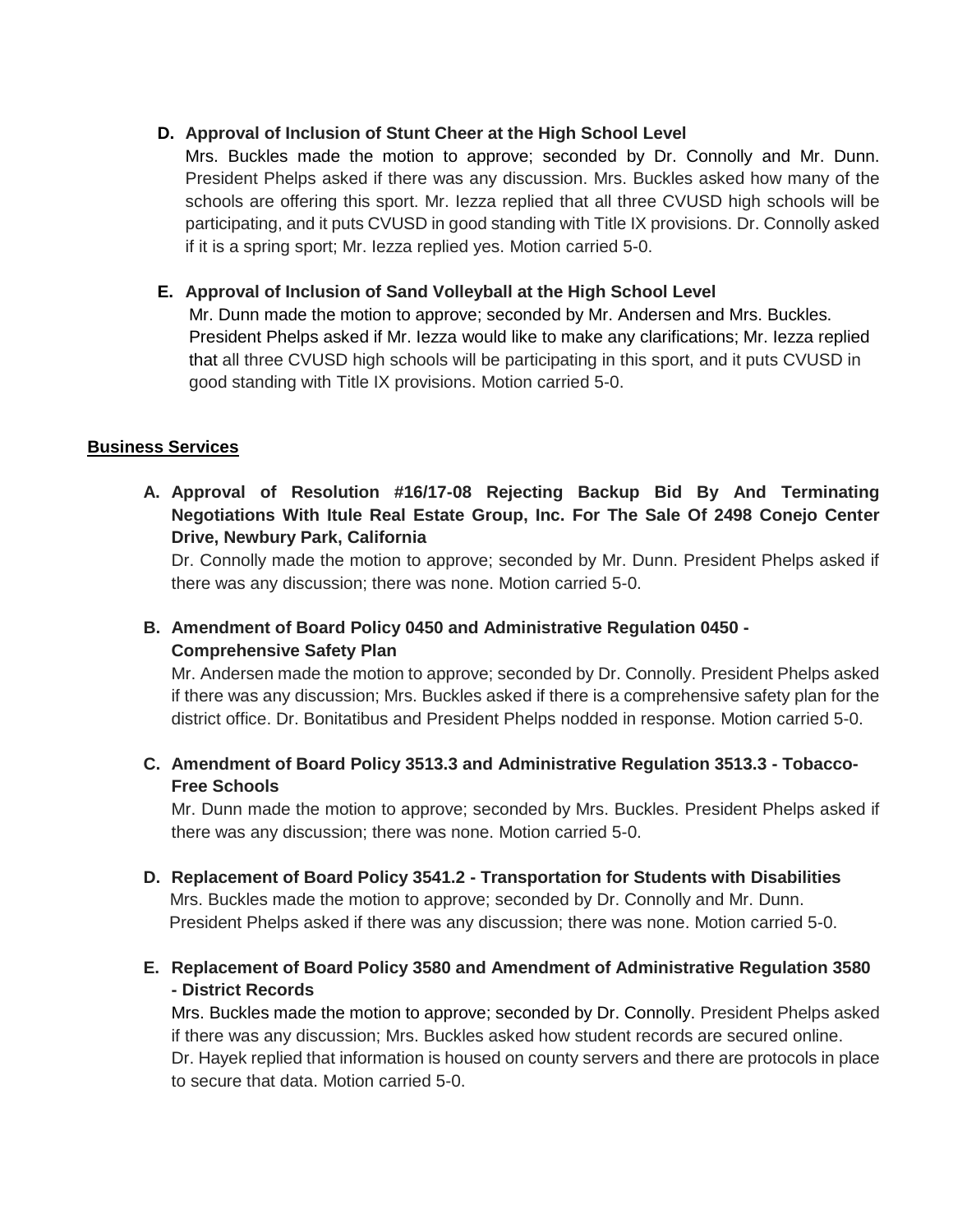## **ACTION ITEMS – CONSENT**

Mrs. Buckles made the motion to approve the Consent Agenda, seconded by Dr. Connolly. President Phelps asked if there was any discussion; there was none. Motion carried 5-0.

- A. Approval of Minutes from the Board Meeting of September 20, 2016.
- B. Personnel Assignment Orders:
	- 1. Certificated Service:

 A. Employment/Appointment/Change in Status: Counselors, Psychologists, Speech/Language Pathologists, Teachers Orders #: R16-056 - R16-169

2. Certificated Service - Exempt:

 A. Employment/Appointment: Exempt Specialists Orders #: E16-008 - E16-014

3. Classified Service:

A. New Employment (Probationary to Perm) / Assignment Change / Change in **Status** Orders #: C16-145 - C16-160

 B. Substitute / Provisional / Additional Assignment Orders #: C16-161 - C16-165

 C. Establishment / Modification / Elimination of Positions Orders #: C16-166 - C16-167

4. Classified Service - Exempt: A. Walk-on Coach Orders #: E16-253 - E16-281

> B. Campus Supervisor, Proctor, Specialist, Others Orders #: E16-282 - E16-310

- C. Overnight Field Trip Request Earths Magnet School
- D. Overnight Trip Request Thousand Oaks High School Varsity Basketball
- E. Overnight Trip Request Westlake High School Dance Team
- F. Purchase Order Report #908
- G. Notice of Completion MEASURE I Various Sites AV Projector and Interactive Display Installation - Pacific Coast Integration
- H. Notice of Completion MEASURE I Various Sites 2016 Flooring Project Progressive Surface Solutions, LLC
- I. Notice of Completion Conejo Valley Adult Education, Waverly Site Campus Security Oaks Security, Inc.

#### **INFORMATION/DISCUSSION ITEMS-GENERAL**

#### **BOARD MEMBER**

**A. Relocation of CVHS to TOHS**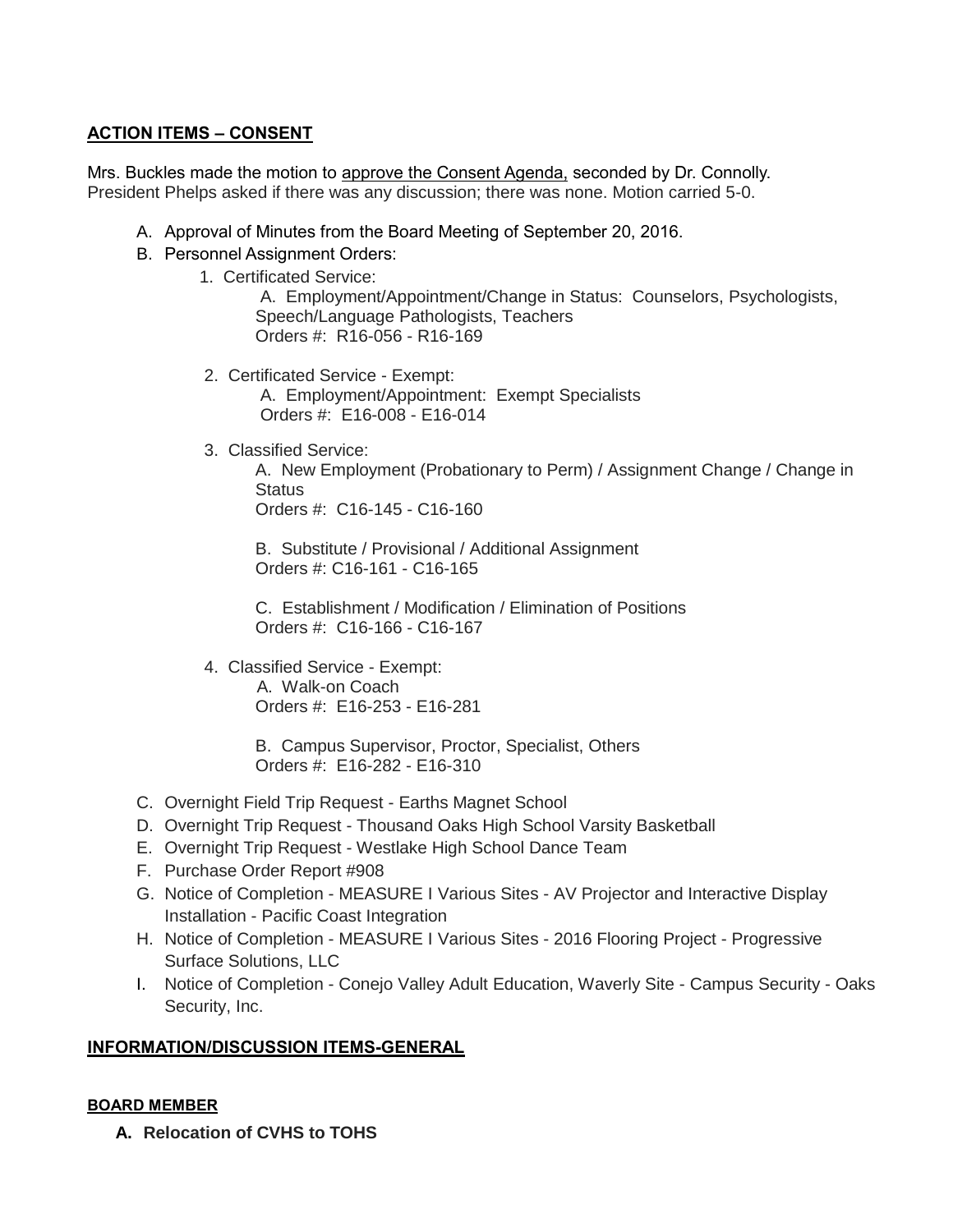President Phelps asked if there were any public speakers; there were eleven speaker cards submitted.

- $\bullet$  The 1<sup>st</sup> speaker, Lisa Capobianco, yielded time to the next speaker.
- The 2<sup>nd</sup> speaker, Rocky Capobianco, commented on the CVLC, the CVHS relocation, and addressed Mr. Dunn about this item. Mr. Dunn responded.
- $\bullet$  The 3<sup>rd</sup> speaker, Marcia Davis, commented on CVHS and Back to School night.
- $\bullet$  The 4<sup>th</sup> speaker, Lisa Creps, commented on CVHS relocation, the CVLC, and cited Dr. Bonitatibus' dissertation.
- $\bullet$  The 5<sup>th</sup> speaker, Jessica Henkel, yielded time to the next speaker.
- $\bullet$  The 6<sup>th</sup> speaker, Sandee Everett, commented that she added her name to this item so the community could have a voice.
- The 7<sup>th</sup> speaker, Gail Ginell, commented on the ad hoc committee and CVHS relocation.
- $\bullet$  The 8<sup>th</sup> speaker, Angie Simpson, commented that she added her name to this item to support exploring alternative options for the CVHS relocation.
- $\bullet$  The 9<sup>th</sup> speaker, Kristin Hoover, stated that she added her name to this item and commented on the ad hoc committee.
- The 10<sup>th</sup> speaker, Cathy Carlson, commented on *The Acorn* and the CVHS relocation.
- The 11<sup>th</sup> speaker, Bill Gorback, commented on the ad hoc committee and the CVHS relocation. Mr. Dunn responded.

Mrs. Buckles invited Principal Manzer to the podium to ask him questions regarding CVHS. Principal Manzer responded and confirmed CVHS has a 97% graduation rate and received an award for being a state-recognized model continuation school in both 2012 and 2015. The Board asked Dr. Hayek for clarification on types of funding. Dr. Hayek responded that the funds used at specific sites come from monies that are allocated to each site from Measure I. Mr. Dunn asked Dr. Hayek questions about fund sources evaluated by the ad hoc committee for the CVLC; Dr. Hayek responded. The Board asked questions to Mr. Iezza about possible impacts on various programs; Mr. Iezza responded. Mrs. Buckles and Mr. Dunn asked Dr. Bonitatibus about traffic and parking. Dr. Bonitatibus responded that the city of Thousand Oaks is conducting a study on traffic; and there are various possibilities to utilize public transportation and help lessen traffic. Mr. Andersen and Dr. Connolly commented on the traffic in Waverly. The Board asked Mr. Iezza about fee-based classes; Mr. Iezza responded. President Phelps asked if there were any other questions; Mr. Dunn had one question for Dr. Hayek. Dr. Hayek responded. President Phelps asked if there were any remaining questions; there were none.

### **HUMAN RESOURCES**

**A. Authorization to Open the 2016-2017 Proposal for Reopener Collective Bargaining Negotiations Between the Conejo Valley Unified School District and the California School Employees Association (CSEA) and its Conejo Chapter 620**

President Phelps asked if there was any discussion; there was none.

#### **INSTRUCTIONAL SERVICES**

**A. Resolution 16/17-07 - Public Textbook and Instructional Materials** President Phelps asked if there was any discussion; Mr. Iezza said there will be a public hearing on this Resolution. There was no other discussion.

### **BUSINESS SERVICES**

**A. Amendment of AR3516.3 - Earthquake Emergency Procedure System**